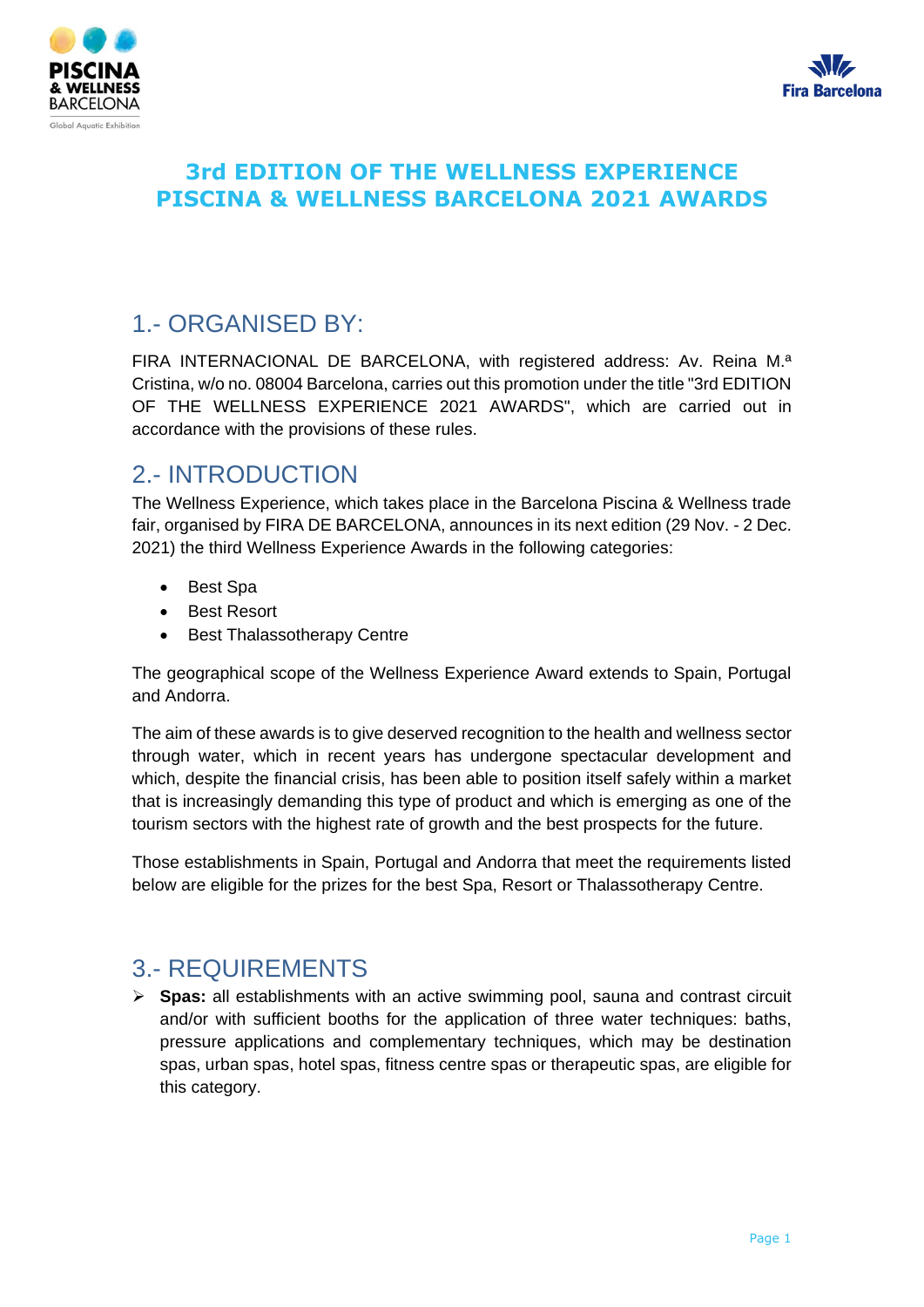



The following will be valued:

- Having its own reception area.
- Having a prior assessment questionnaire of the customer's physical condition.
- Having qualified technical personnel.
- Having water and complementary techniques (massages, wraps, mechanotherapy, etc.).
- Having group water techniques (active swimming pools, stoves, contrasts circuit) and individual ones in booths.
- Having sufficient elements for the group water techniques for the application of three types of techniques: swimming pool, stove and contrast element.
- For the application of individual water techniques in the booth, there are: baths, pressure applications and complementary techniques.
- Having the necessary information in the group use swimming pools to carry out the thermal circuit in the most suitable way and the possibility of tailoring this information to the necessities of the customer in a personalised way.
- ➢ **Resorts:** establishments that have mineral-medicinal waters declared to be of Public Use for the application of hydrotherapy treatments and techniques, as well as medical supervision.

The following will be valued:

- The availability of qualified technical personnel.
- The existence of therapeutic, preventive and health and welfare programmes.
- Having hydrothermal techniques and complementary techniques (massages, wraps, mechanotherapy, etc.).
- The application of hydrothermal techniques in groups (thermal circuit) and individually in cabins.
- For the application of group hydrothermal techniques to have sufficient resources for the application of these three types of techniques: swimming pool, stove and contrast element.
- For the application of individual hydrothermal techniques to have sufficient booths for the application of bathing techniques, pressure applications and complementary techniques.
- Having a relaxation area.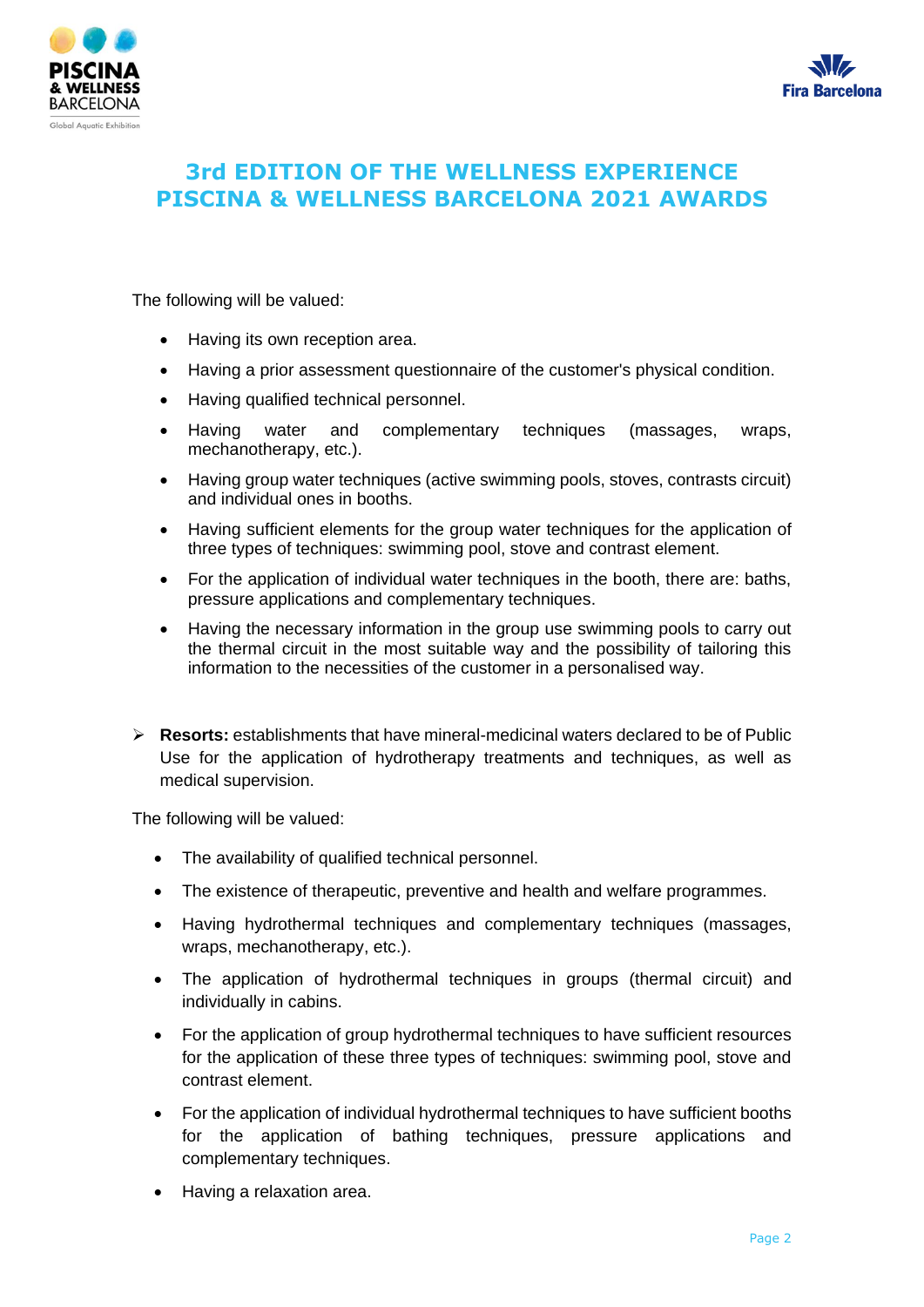



- Having information about the benefits of mineral-medicinal water and spa therapy in general.
- ➢ **Thalassotherapy Centres:** the use of seawater in the different hydrotherapy programmes and techniques will be an essential condition.

The following will be valued:

- Distance to the sea.
- Water collection system.
- Medical supervision.
- The availability of qualified technical personnel.
- Having preventive programmes of health and well-being.
- The use of silts, algae, salts and other marine derivatives.
- The application of seawater techniques and complementary techniques (massages, wraps, mechanotherapy, etc.).
- The application of group techniques with seawater (thermal circuit) and individually in booths.
- Having the application of the group techniques of marine water with swimming pool, stove and contrast element.
- Three techniques are available for the application of individual seawater techniques: baths, pressure applications and complementary techniques.
- Having a relaxation area.
- Providing information about the benefits of seawater and thalassotherapy in general.

In addition, when evaluating each establishment, account will also be taken of all those aspects that directly influence the user's perception, that affect the customer's senses and the quality of the experience.

A firm commitment to well-being, in the broadest sense of the word, will be essential.

The therapeutic nature of the establishment will be taken into account as an added value.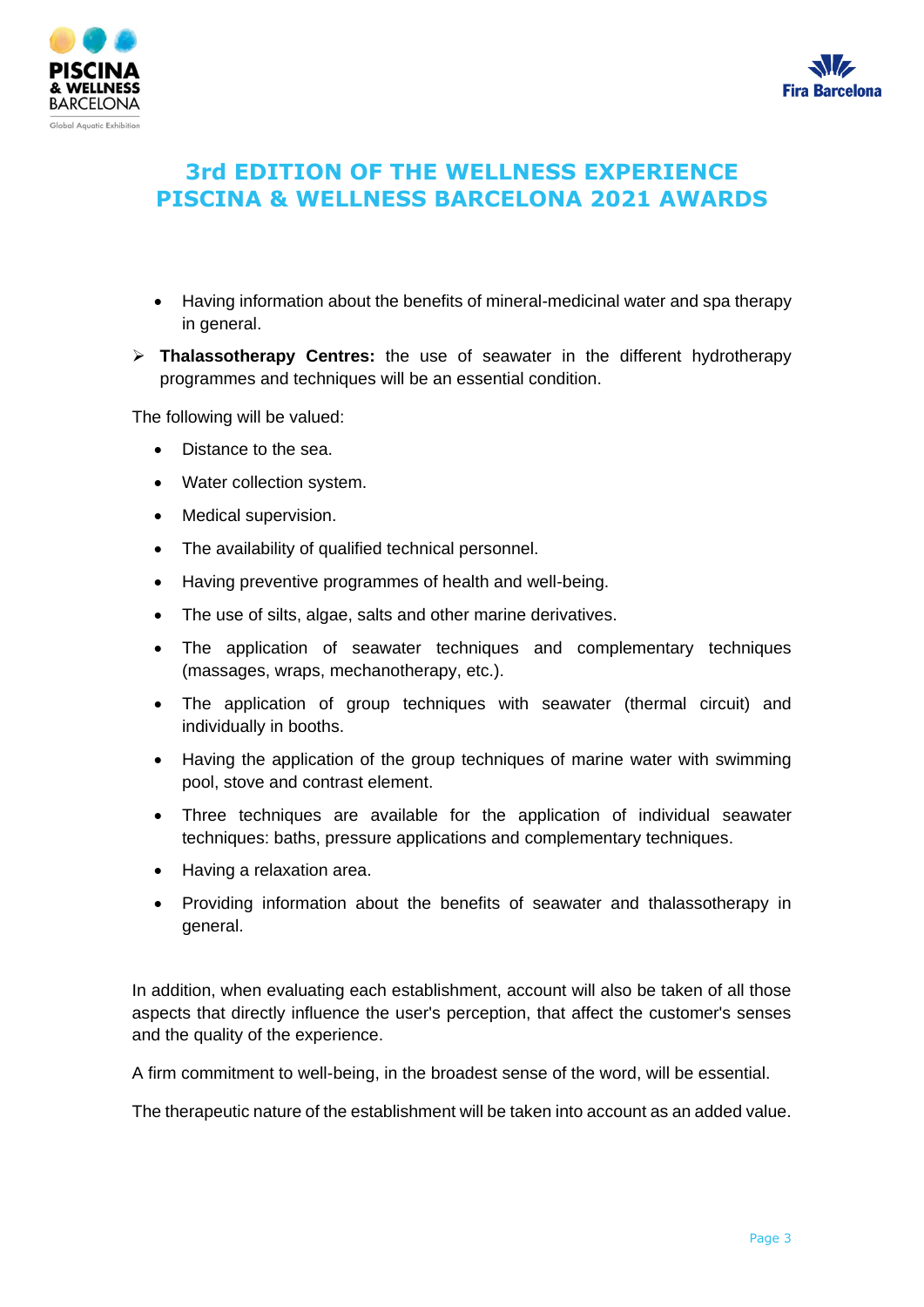



The following will be valued positively:

- o Quality seals and certifications.
- o Architecture and the environment.
- o Individual and exclusive techniques and programmes.
- o Communication and marketing strategies.
- o A commitment to innovation in facilities, programmes, treatments and management models.
- o The quality of the welcome given to guests and the protocols of the staff-guest relationship.
- o Good value for money.

The commitment to sustainability, efficient use of resources (water, energy, raw materials) and respect for the environment from all areas involved will also be recognised, as well as non-sexist advertising and the development of a corporate social responsibility activity. Aspects such as connectivity, digitisation and projects based on high-impact technological innovation will also be taken into account.

Establishments and professionals with legal capacity who, in addition to complying with the provisions contained in these rules, comply with and are up to date at all times with the obligations incumbent on them as a company or as a self-employed professional in tax and labour matters, and who comply with the provisions of any applicable regulations, being strictly and exclusively responsible and fully indemnifying FIRA DE BARCELONA for compliance with such obligations may enter any of the categories.

Participants who do not comply with these rules will be automatically disqualified by the Panel of Judges.

## 4.REGISTRATION AND DOCUMENTATION

To qualify for any of the categories of the Wellness Experience Awards the duly completed documentation required by the award organisers must be submitted through the awards platform designed for registration and collection of documentation.

 $\circ$  To qualify for any of the categories of the Wellness Experience Awards, the participant must register in the following link: <https://forms.barter.es/piscina2021/index.php?ididioma=1> , on the platform designed for it where they will find the forms to complete and send the required documentation through the said platform. Such documentation shall be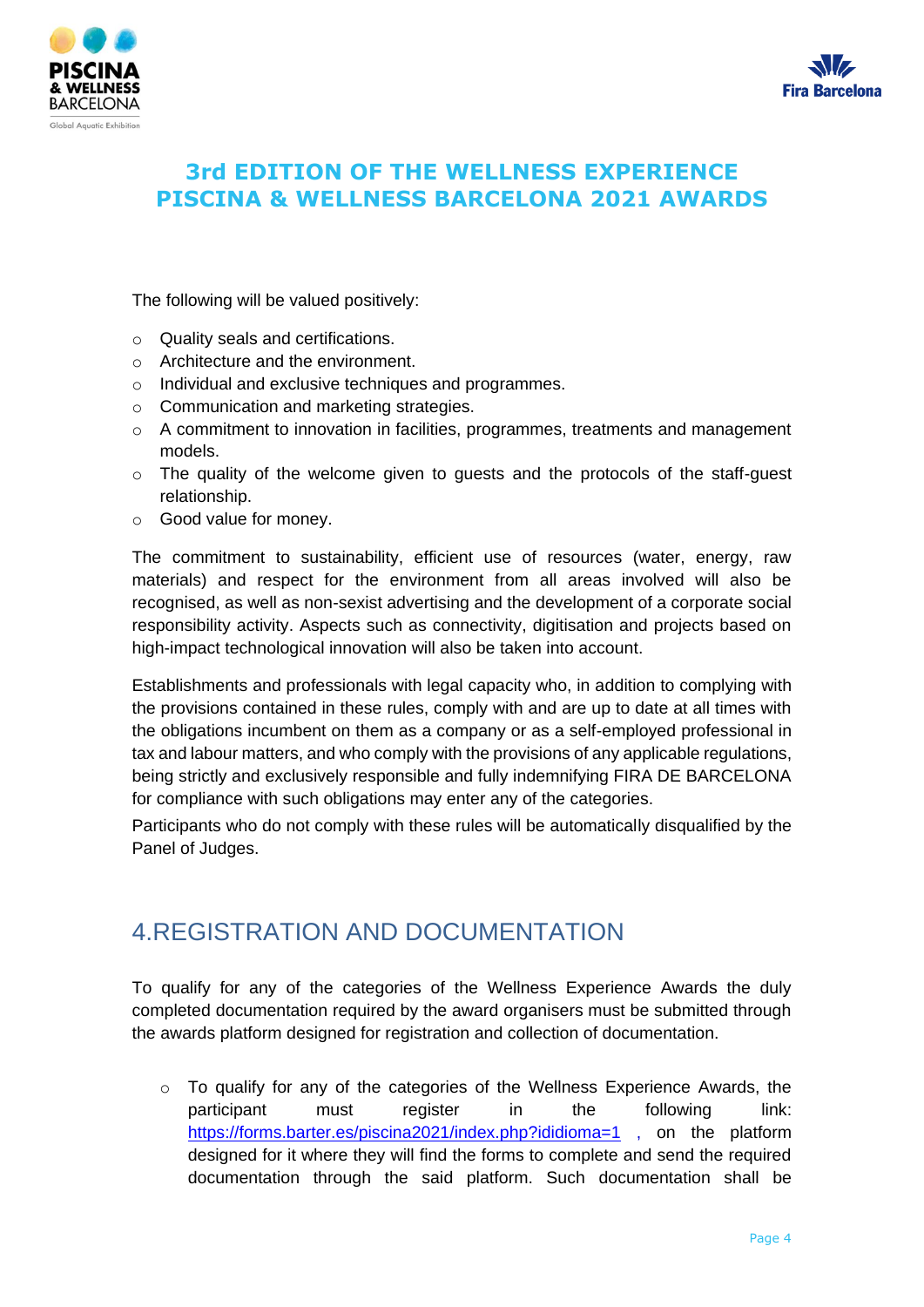



presented by the natural or legal person empowered to represent the establishment, who shall guarantee and take responsibility for the veracity of the information supplied and for compliance with the law in force.

- $\circ$  Participation is free of charge and registration on the platform is required in order to send the following documentation:
- a. Registration by means of the registration form that will appear together with the competition rules on the website of Piscina & Wellness Barcelona. Each participant will be given a username and password to enter and update their application at any time.
- b. Technical data sheet, duly filled in, which you will find on the platform. You will be able to access the platform and update your datasheet as many times as you need by clicking the Save button. Once completed and reviewed, click on the send button to send it to the Panel of Judges. Remember to click the SAVE button to update and fill in your information until the date indicated, because once you click the SEND button you will not be able to update it, otherwise you will have to start again. You will be able to send through the platform all the technical and graphic information (catalogues, certifications, awards, recognitions, plans, photos, etc.) that can help the assessment in each award category.
- c. For any technical enquiries, please send an email to the technical secretary's office at the following address: congresos@firabarcelona.com
- o If you have any questions about the content, please contact the coordinator of the Wellness Experience Awards: TP Consultants. Email address: [premios.wse@tpconsultores.es.](mailto:premios.wse@tpconsultores.es)
- o The deadline for registration and for receiving the information (technical sheet and supporting technical and graphic information), is up to **2 pm on Friday, 12th November 2021**
- o None of the establishments or professionals awarded in the previous edition will be eligible to enter.
- o The information provided within the framework of the competition in relation to the establishments selected and award winners, including the supporting documents provided by the participants, may be published by the organisation for informative and publicity purposes. The proposals submitted that do not reach the final will not be made public.

To these effects, all the proposals presented in the competition must release their image rights, so that FIRA DE BARCELONA can exhibit them for informative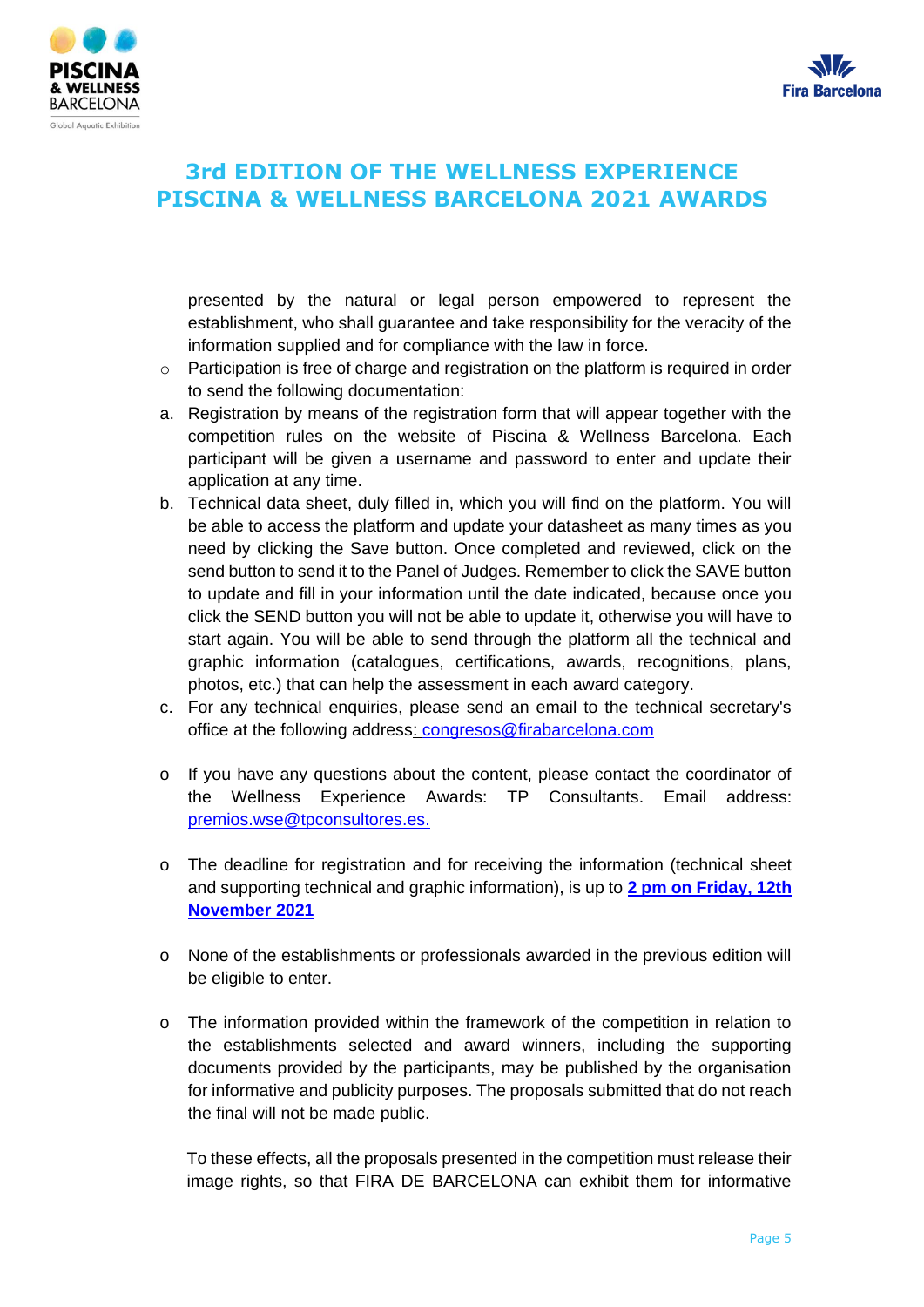



purposes in the format that FIRA DE BARCELONA deems appropriate. The owners will always be quoted at the foot of the work. Participants must submit proposals that do not infringe the rights of third parties in any way. In the event of any claim in this regard, FIRA DE BARCELONA shall be exonerated from any liability deriving from such claims. Participants will also be responsible for any claims that may be filed by entities in respect of intellectual property rights, by which they may be held.

## 5.SELECTION COMMITTEE

The Panel of Judges will be comprised of professionals of high standing. The composition of the Panel of Judges will be announced at the award ceremony in which the prize-winners will be made public.

- o The Panel of Judges may, if it deems it appropriate, request additional information from the participants.
- o The Panel of Judges will award the Wellness Experience 2021 prizes to those participants who best fulfil the various aspects assessed in accordance with these rules.
- o The Panel of Judges will make a pre-selection from among all the presented applications, and in addition to the prizes, if it considers it opportune, it will be able to grant distinctions to the finalists.
- o The prizes will consist of an accrediting diploma, together with a trophy, which will be given to the natural person representing the winning establishment.
- o The Panel of Judges will decide on the admission of the proposals submitted to the competition, deciding also which of them win an award, and may, if appropriate, declare the competition void.
- o It is the' exclusive responsibility of the Panel of Judges to resolve any issues that arise in relation to the awarding of the prize. The Judges' decisions are final and cannot be challenged.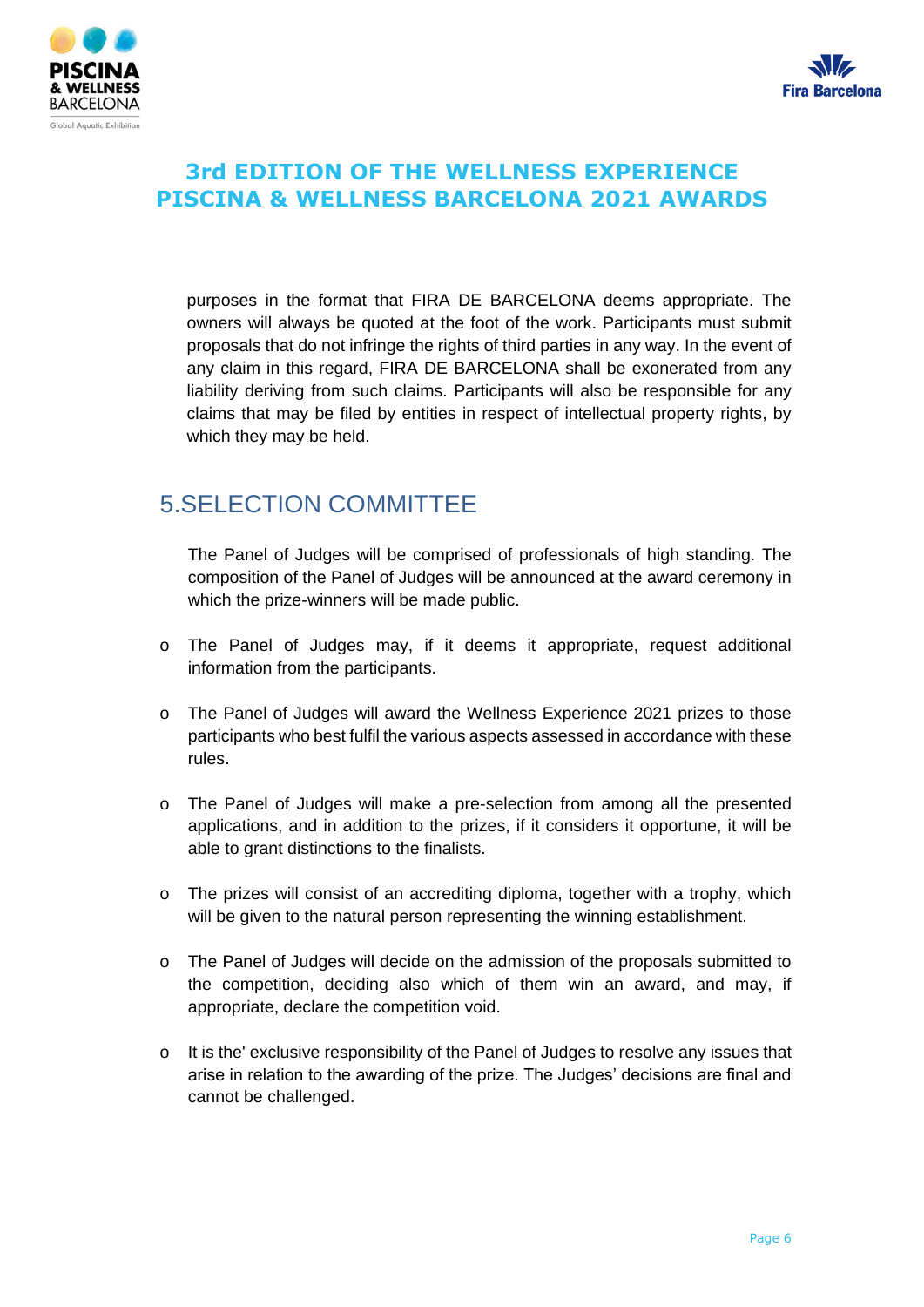



# 6. PRESENTATION OF THE AWARDS

- o The decision will be read out and the awards will be presented at a public ceremony during the Gala Awards Dinner to be held on 29 November during the Piscina & Wellness Barcelona 2021 Trade Show (space to be confirmed).
- o The winners, those who have received an honourable mention and the finalists may include the distinction achieved in their technical and promotional documentation.

# 7. PRIVACY POLICY AND INFORMATION REGARDING PERSONAL DATA PROTECTION

**Data controller:** FIRA INTERNACIONAL DE BARCELONA, with Tax ID number Q‐ 0873006-A, and domiciled at Av. Reina M<sup>a</sup> Cristina s/n, 08004 Barcelona and its investee companies Alimentaria Exhibitions S. L. U. and Fira Barcelona International Exhibitions and Services S. L.

**Purpose:** To process your data in relation to your participation in the Piscina & Wellness Barcelona 2021 Awards, and to send you promotional and/or advertising information about the Trade Fair and the activities which are carried out, including via electronic means. Conversely, the purpose of the processing will also be the maintenance of lists of people to whom commercial mailing must not be sent if you have informed us that you do not want to receive promotional/advertising information by electronic means. Finally, also with regard to maintaining data deletion/cancellation lists if you have exercised your right to cancellation of your data. These will remain blocked and with restricted access for the minimum period established by law.

**Legal basis:** Consent granted by the data subject.

**Recipients:** Your data shall not be transferred to third parties.

**Rights:** You have the right to access, rectify and erase your personal data, as well as the rights of portability and restriction of its processing, as set out in the additional information section.